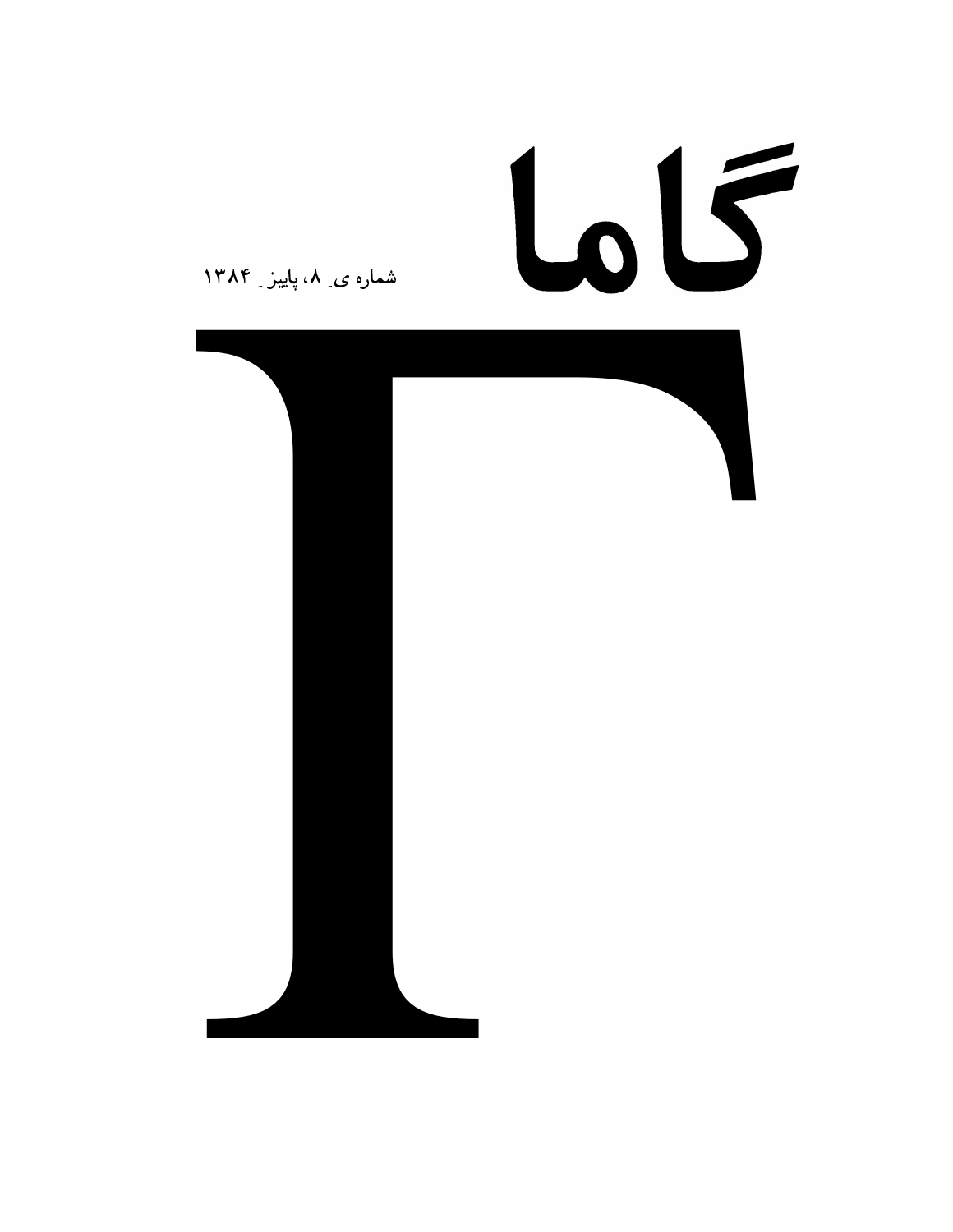| شماره ی ِ ۸، پاییز ِ ۱۳۸۴<br>صاحب امتیاز و مدیر به مسئول: امیر به آقامحمّدی |                          | $\overline{a}$ |                |
|-----------------------------------------------------------------------------|--------------------------|----------------|----------------|
| تهران، صندوق - پستی ۱۹۹۳۵/۲۳۳                                               |                          |                |                |
| www.gammajournal.com                                                        | editors@gammajournal.com |                | ISSN 1735.1286 |

 $\frac{1}{2}$ 

● کاما فصلنامه ای است به زبان \_ فارسی، در باره ی\_ فیزیک. ان چه در کاما منتشر میشود بیشتر -) 1 2 3 <sup>8</sup> : )- -) #1 2 <sup>3</sup> ; - & <" <sup>=</sup> 3 . " -) # \* =. > ? ایران است، و قرار است جنبه ی ِ اموزشی و فرهنگی داشته باشد و برای دانشجویان ِ فیزیک یا دانش اموخته کان ِ ِ فیزیک ، یا دستِ کم بخش ی از انها قابلِاستفاده باشد. • مقالههای کاما نوعا تالیقی اند. سعی بر این است که فقط مقالهها ی ِ کلاسیک ِ فیریک، و توسيعها بي حيريات بيساما بي براز ب ترجمه سود. اثنر مي حواميد جير ابي را ترجمه انتيد، تنظف اون ب 0 A( Q-& \$-5 6= ● برا ی\_ تماس با کاما، و از جمله فرستادن \_ مقاله، لطفا با یک ی از ویراستاران \_ کاما تماس بگیرید.

● پذیرش \_ مقاله با هیئت \_ ویراستاران و بر اساس \_ روش \_ متداول \_ داوری توسط \_ داور \_ ناشناس است. سیست دادی سیست و در این مسیح از در این سیست است می در این موسیق این مسیح است و است و است و است و است و است و ا 065 V=W4"7 )G ( X& J -N #\*( YZ .>? -) X& - ) [7 .( ,  0"F-7 ● مقالهی پدیرفته شده، پیش از چاپ، بر اساس ِ ِ اخرین نسخه ای که نویسنده فرستاده حروفچینی مے سود و پس از تایپد ِ تویسدماه است ب یب پ مے سود .

— © تـمـام \_ حـقـوق \_ مـادّى و مـعنوى ى\_ آن چه در گـامـا منتـشر مـىشود متعـلـق است بـه گـامـا، مـگـر در 0\*( 4\* \_D + M .F )-

| editors@gammajournal.com  | ويراستاران :                                       |
|---------------------------|----------------------------------------------------|
| mohamadi@gammajournal.com | • امیر ِ آقامحمّدی، دانش5اه ِ الزّهرا، تهران       |
| shariati@mailaps.org      | • احمد ِ شریعتی (سردبیر)، دانشگاه ِ الزّهرا، تهران |
| ashafie@gammajournal.com  | • عزیزاله _ شفیعخانیي، دانشگاه _ الزّهرا، تهران    |
| fatho@mail.cern.ch        | • امیرحسین ِ فتحاللهی، دانشگاه ِ الزّهرا، تهران    |

- تاریخ \_ انتشار ۱۳۸۴/۹/۱۵ شمارگان: ۱۰۰۰ نسخه <sup>1</sup> تاریخ ليتوگرافي جاب و صحافي: سازمان جاب و انتشارات و زارت فرهنگ و ارشاد اسلامي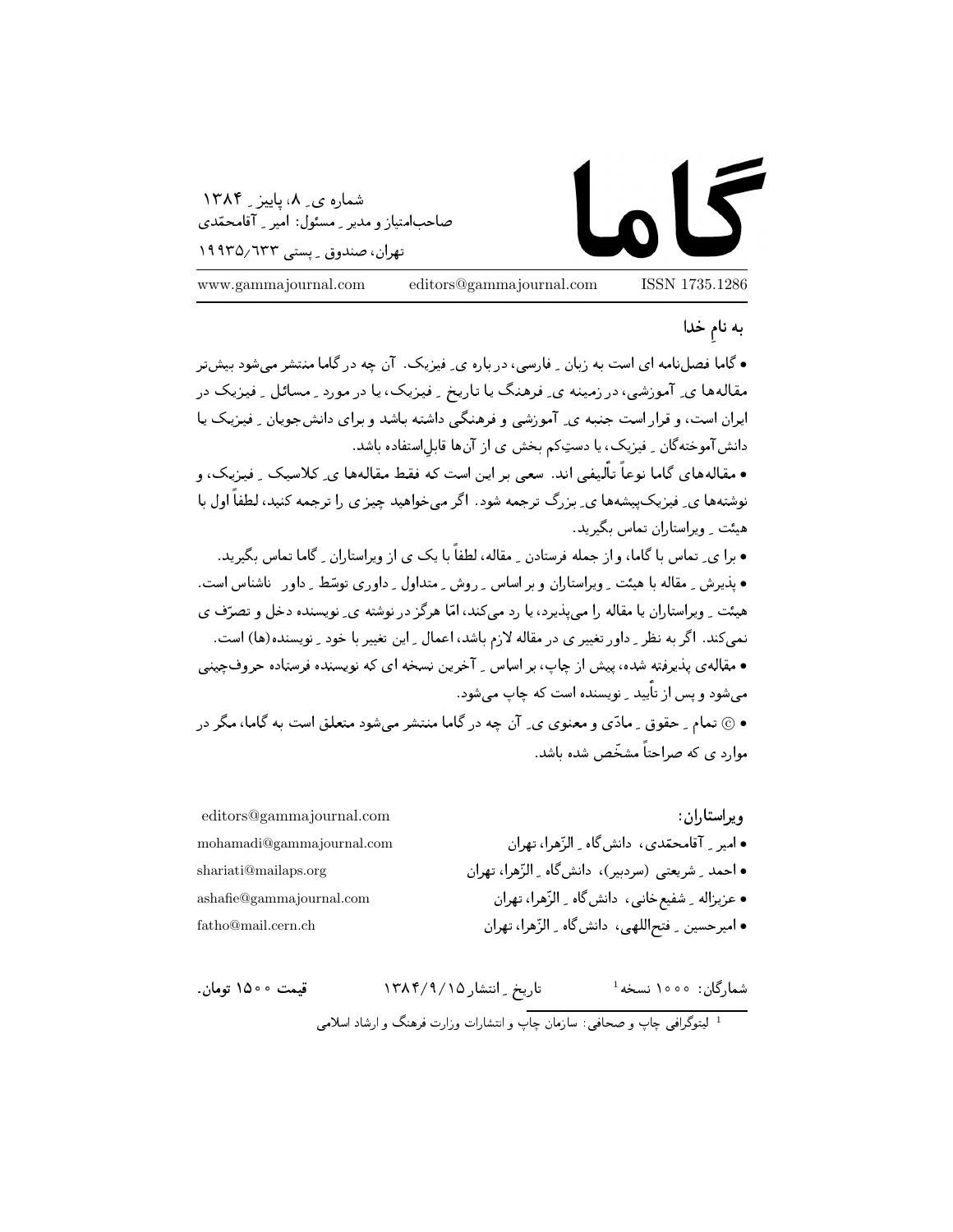

no. 8, Fall 2005

ISSN 1735.1286 www.gammajournal.com editors@gammajournal.com

Gamma is a quarterly Persian magazine, devoted to educational and cultural articles in physics. Gamma is not a research journal.

Address: Gamma, P. O. Box 633, Tehran 19935, IRAN.

 $\circ$  2004 - 2005, Gamma, all rights reserved

## Editors

• A. Aghamohammadi Prof. of Physics, Alzahra University, Tehran 19938-91167,

Iran. mohamadi@gammajournal.com

• A. H. Fatollahi Asoc. Prof. of Physics, Alzahra University, Tehran 19938-91167, Iran. fatho@mail.cern.ch

• A. Shafikhani Asoc. Prof. of Physics, Alzahra University, Tehran 19938-91167, Iran. ashafie@gammajournal.com

• A. Shariati Asoc. Prof. of Physics, Alzahra University, Tehran 19938-91167, Iran. shariati@mailaps.org

اشتراک (چهار شماره) عادّي ٥٥٥٥ تومان، دانشجوييي ٣٥٥٥ تومان، مؤسسهها ٥٥٥٠ تومان. اشتراک با پُست ِ عادّی است. برا ی ِ اشتراک با پُست ِ سفارشی، یا خارج از ایران، با یک ی از ویراستاران تماس بگیرید.

برا ی ِ اشتراک، پول ِ اشتراک را به حساب ِ شماره ی ِ ۲۳۷۹ ه ۸۰ بانک ِ ملّی، شعبه ی ِ دانش گاه \_ الّزهرا (کد \_ ٢٢١) به نام \_ احمد شریعتی، بریزید. اصل \_ رسید \_ بانک را پیش \_ خود نگه دارید، و این اطلاعات ِ را برای ی ِ ما بفرستید: ١) اسم ِ واریزکننده، ٢) اسم و کد ِ شعبه ای که پول در آن واریز شده است، ۳) تاریخ ِ واریز کردن، ۴) شماره ی ِ رسید، ۵) عدد ِ دقیق ِ پول ی که واریز شده است، ٦) اسم و نشانبي ي ِ كامل ِ گيرنده ي ِ مجله.